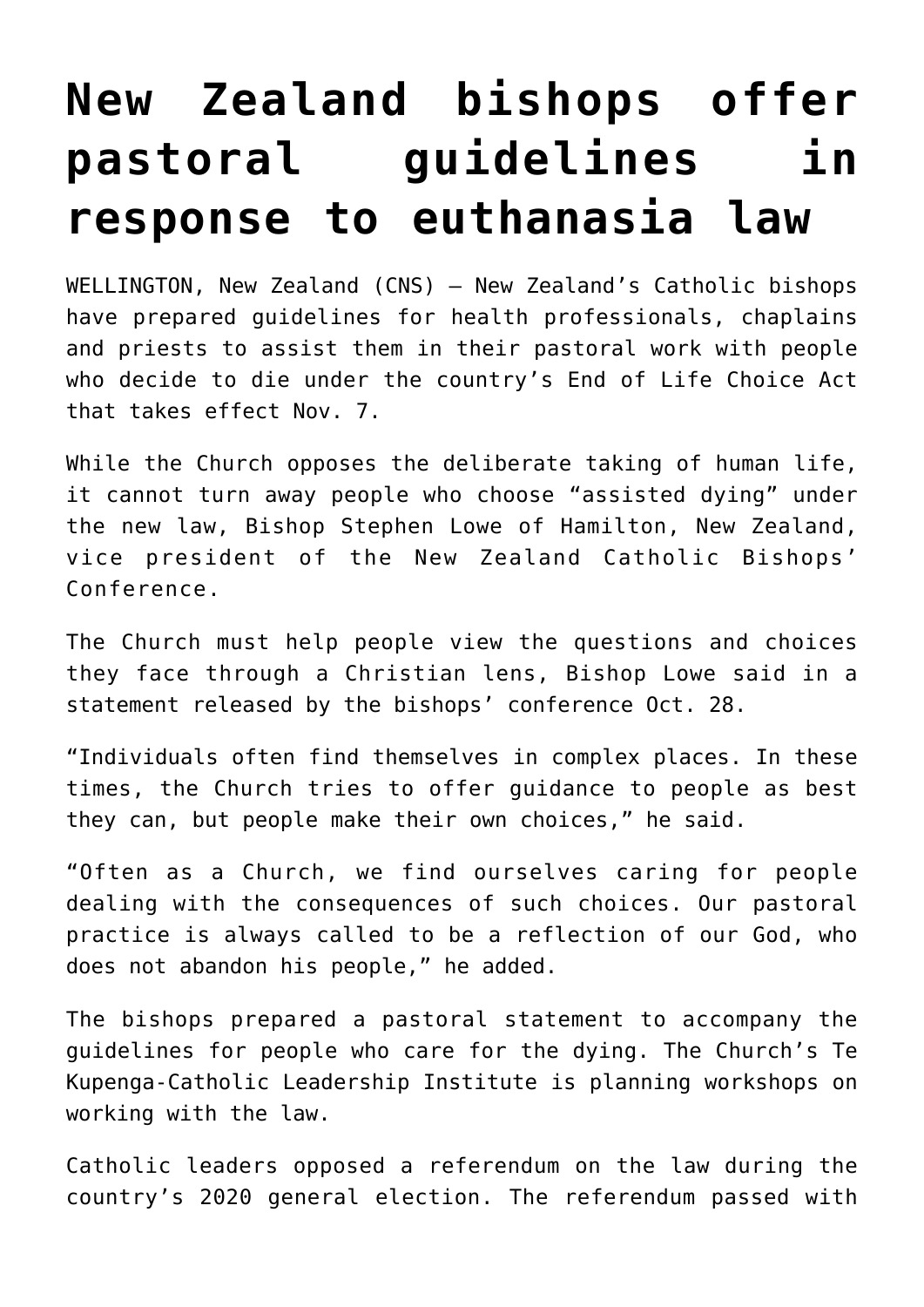65.9% of voters approving the measure.

The guidelines, titled "Ministers of Consolation and Hope," stress accompaniment with those who are dying. The five-page document describes the ministry of accompaniment as a commitment and a ministry of hope and support.

It also said that spiritual accompaniment with someone contemplating euthanasia or assisted dying is "a partnership of good intent," calling for ministers and caregivers to make available resources of care, prayer and the sacraments.

Accompaniment involves working with family members, known as whanau whakapono in Maori and tribal cultures. "Whanau and other loved ones may hold varying views about assisted dying. Any division or tension within the family needs to be listened to and attended to with great sensitivity," the guidelines advise.

In addition, the guidelines clearly explain that accompaniment is "always voluntary and respectful of conscience."

"No priest, chaplain, pastoral worker, health care professional or caregiver should ever feel obliged to do or say something that goes against their own conscience. Any cooperation in the act of facilitating or administering an assisted death must be excluded in all cases," the guidelines said.

Euthanasia will not be offered in Catholic rest homes or hospices, Bishop Lowe said.

"However, it will become available in a number of hospitals and other public care facilities throughout the country. We do not need to deny the objective wrong of euthanasia in order to accompany, with consolation and hope, those who might feel drawn or pushed towards this type of death," the bishop said in his statement.